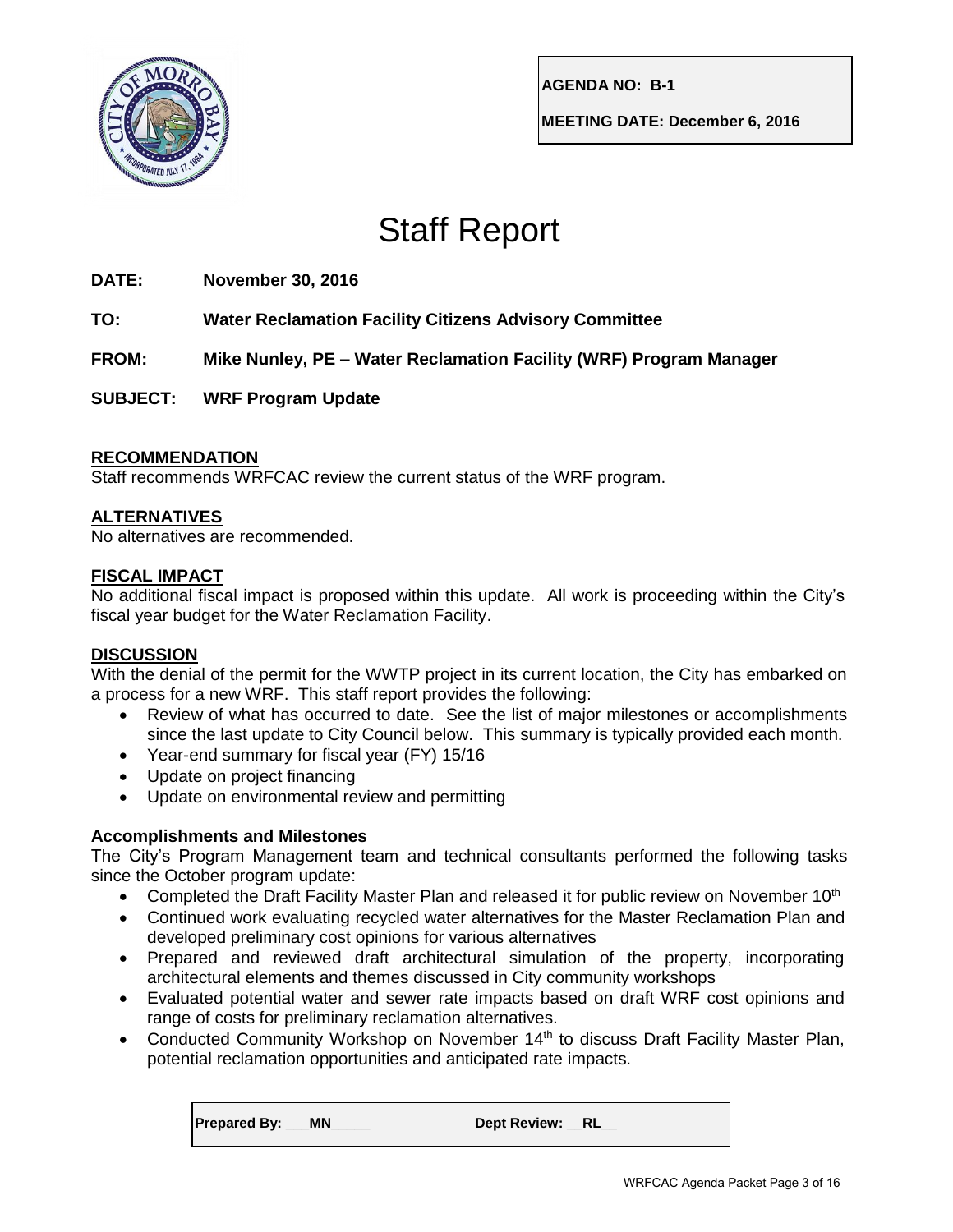- Performed field testing to refine preliminary groundwater model of lower Morro Valley and began updating assessment of potential groundwater injection and extraction in the Morro Valley.
- Continued compiling water quality and flow data for use by design/construction teams during the proposal process for the Phase I WRF.
- Facilitated execution of the final Memorandum of Understanding (MOU) with property owner at South Bay Boulevard.
- Completed internal draft outreach materials to summarize the Salinity Control Plan and continued development of draft ordinance for future WRFCAC and Council consideration
- Met with potential recycled water users from the agricultural community to expand on initial outreach and further assess the potential recycled water market. Results from these meetings will be summarized in the Master Reclamation Plan.
- Coordinated with EIR consultant team relative to the recent draft FMP release. The EIR consultant has begun analysis of the FMP, and is working with staff to develop potential project alternatives. The EIR consultant is also coordinating with staff to analyze the Master Reclamation Plan as it is being developed. ,

#### **First Quarter 16/17 Summary**

A budget update for the first quarter of fiscal year 2016/17 (1Q16/17) has been prepared. It should be noted that the final consultant invoices and charges through September 30 of FY 16/17 have not all been received and approved by City staff.

As discussed in prior meetings, MKN and City staff developed a budget and expense report format with input from the WRFCAC Financial Subcommittee. The summary is attached, and includes all City expenses (including staff time with benefits, copies, and other office expenses) in addition to consultant contracts. The second page provides a higher level of detail on budget status of individual consultant contracts. This report will be provided quarterly to City Council and WRFCAC, and currently represents expenses through September 30, 2016.

The following sections provide an analysis and overview of the City's WRF budget. The budget summary presents budget information on quarterly, annual (based on the fiscal year for the City between July and June) and total project time periods. All costs for a given period are based on the invoice dates (except for consultant costs as described below). This resulted in minor changes to the costs per quarter compared to the previous report, but working from the invoice dates allows us to better automate the reporting process since that is the information the City uses to report miscellaneous costs.

EXPENDITURES: The following table describes the line items from Attachment 1, as well as any comments regarding budget status.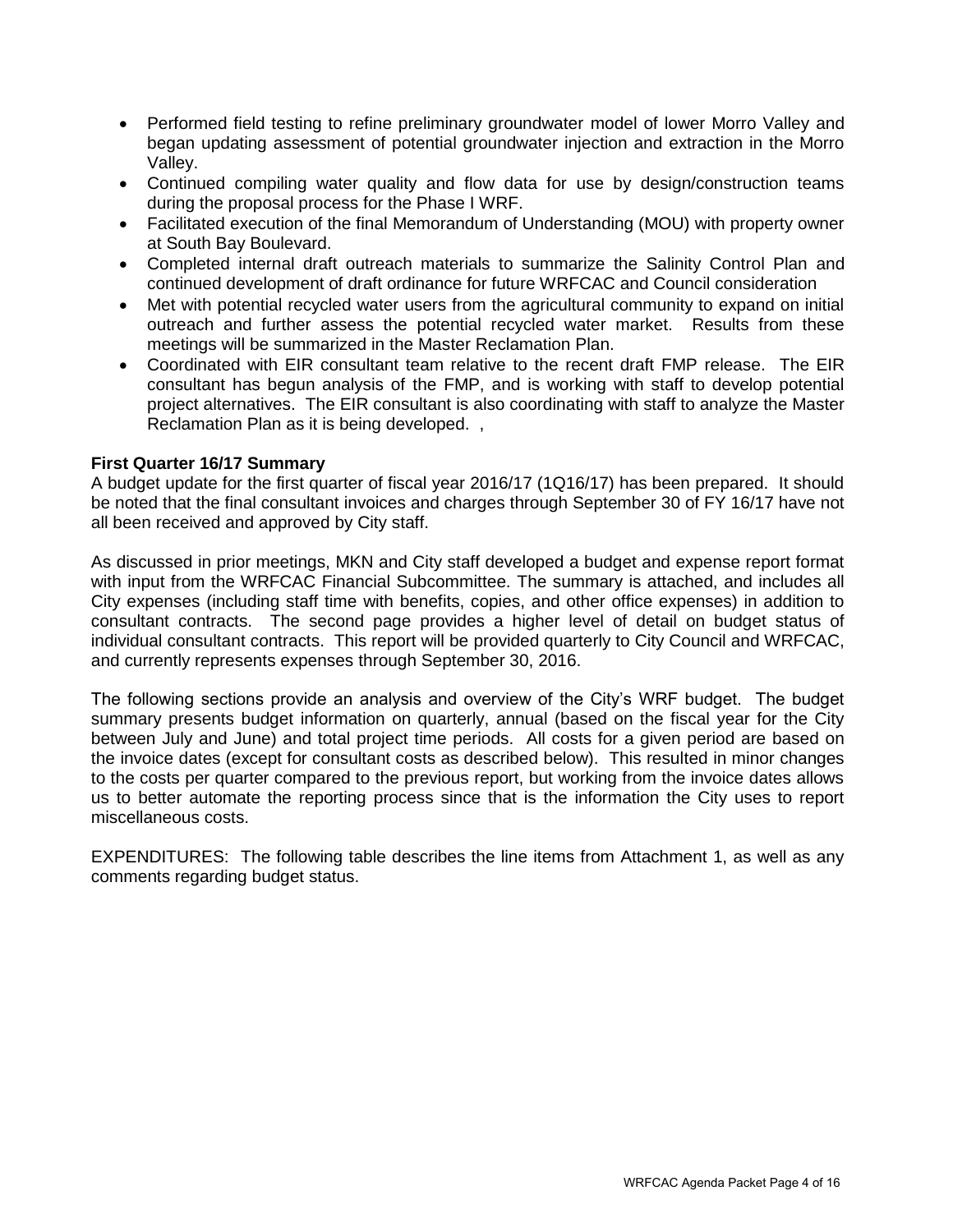| Object Name (from<br>Attachment 1) | Description                                                                                                                                                        | Comments                                                                                                                                                                                                                                                                                                                                                                                                                                                           |
|------------------------------------|--------------------------------------------------------------------------------------------------------------------------------------------------------------------|--------------------------------------------------------------------------------------------------------------------------------------------------------------------------------------------------------------------------------------------------------------------------------------------------------------------------------------------------------------------------------------------------------------------------------------------------------------------|
| <b>Past Siting Studies</b>         | Contractual<br>services<br>for<br>studies completed prior<br>to<br>initiating the Facility Master<br>Plan process (2013-2015)                                      | These work efforts were completed, contracts<br>expired,<br>and<br>there<br>further<br>are<br>no<br>encumbrances                                                                                                                                                                                                                                                                                                                                                   |
| Consultant<br>Current<br>Contracts | Summary of Page 2 from<br>Attachment 1                                                                                                                             | Work efforts are under budget for FY 16/17. In<br>order to facilitate a more automated reporting<br>process, consultant costs for a given period<br>will be based on the dates work was<br>performed instead of invoice or payment<br>dates.                                                                                                                                                                                                                       |
| Water Rights Legal<br>Support      | Contract attorney fees for<br>input<br>water<br>on<br>reuse<br>alternatives<br>legal<br>and<br>constraints                                                         | $-$                                                                                                                                                                                                                                                                                                                                                                                                                                                                |
| <b>Labor and Benefits</b>          | City staff labor and benefits<br>(also called "fully burdened<br>labor") for the WRF Program                                                                       | Current FY 16/17 efforts included wastewater<br>sampling, meeting attendance, administrative<br>support, collection system flow monitoring,<br>and all activities related to the WRF Program                                                                                                                                                                                                                                                                       |
| Laboratory/Sampling                | Contract laboratory services<br>for wastewater analysis to<br>support Facility Master Plan<br>and future detailed design<br>efforts                                |                                                                                                                                                                                                                                                                                                                                                                                                                                                                    |
| Printing<br>and<br>Advertising     | Costs from outside vendors<br>copies,<br>printing,<br>for<br>and<br>postage<br>$\mathsf{to}$<br>develop<br>and<br>distribute<br><b>WRF</b><br>Program<br>materials |                                                                                                                                                                                                                                                                                                                                                                                                                                                                    |
| Software<br>License<br>and Fees    | for<br>Procore<br>Fee<br>Project/Construction<br><b>Management Software</b>                                                                                        | Procore software is used to manage and track<br>consultant<br>budgets and<br>contracts,<br>store<br>documents<br>and<br>deliverables,<br>program<br>coordinate and record meetings, and track<br>work efforts during the planning/permitting<br>phase. During construction, the software will<br>be used for tracking contractor submittals, pay<br>requests, field observations, and other work<br>efforts. Annual fee is \$42,205 over the next 5<br>to 8 years. |
| <b>Property Acquisition</b>        | Cost to purchase property<br>appraisal                                                                                                                             | $-$                                                                                                                                                                                                                                                                                                                                                                                                                                                                |
| Office<br>Program<br>Equipment     | Copier, monitor, telephone,<br>and other office equipment to<br>equip the Program Office in<br>the City Hall Annex                                                 | --                                                                                                                                                                                                                                                                                                                                                                                                                                                                 |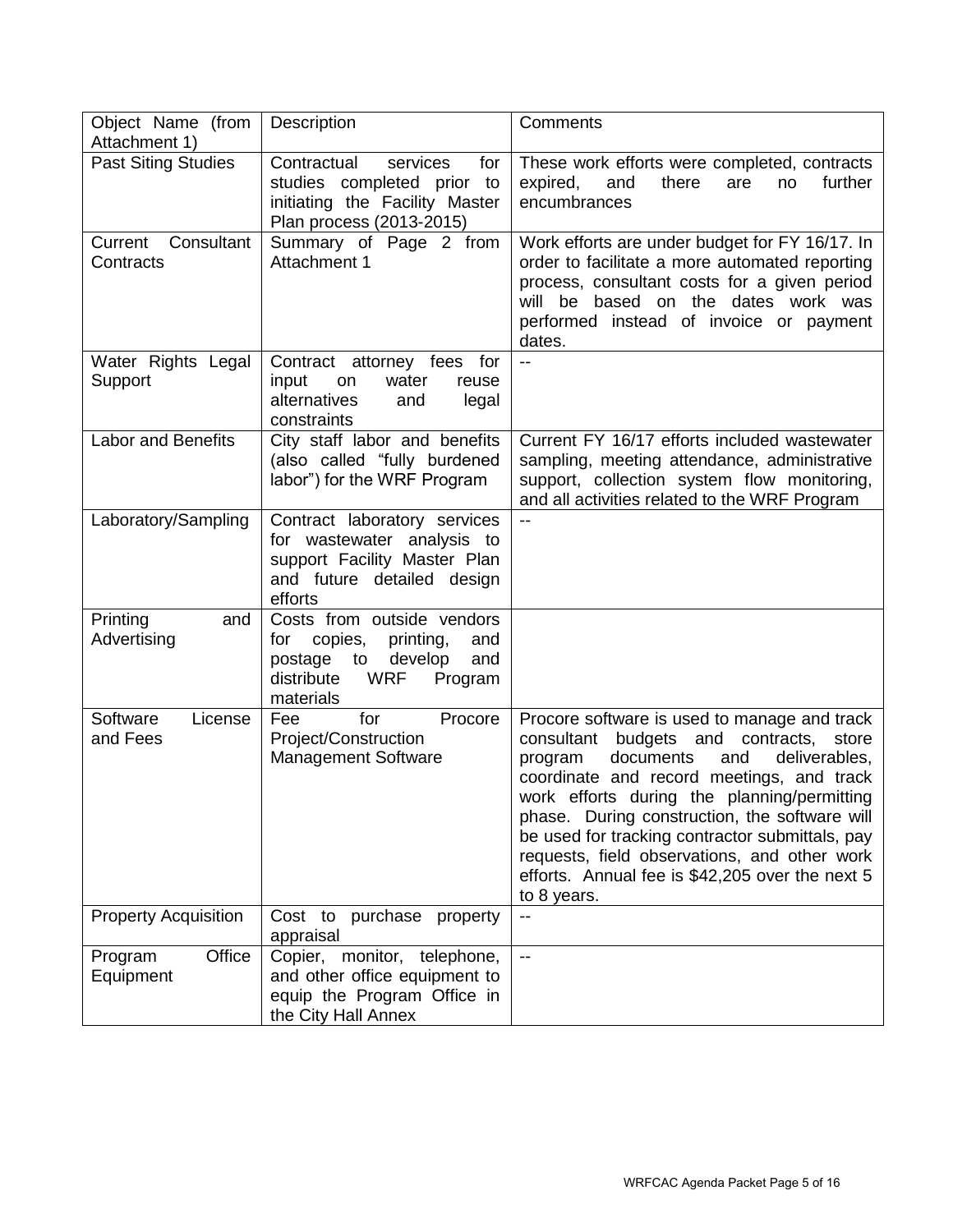REVENUE: At this time, the City is funding the project through user rates, the Recycled Water Facilities Planning Grant, and Supplemental Environmental Project (SEP) money from California Department of Corrections and Rehabilitation for California Men's Colony. SEP funds were intended to offset costs for the CMC evaluations completed last year.

User rates fund the City's sewer enterprise, including efforts not related to the new WRF. Incoming revenue is not directed into a specific fund for the WRF. Therefore, the budget table includes the revenue anticipated for the WRF which is 75% of \$75M, or \$56.25M, with 25% of debt service coverage (assumed in the Rate Study) to increase the projected available revenue up to \$70.4. This assumes debt service coverage would be reduced and/ reallocated by reprioritizing other wastewater capital projects.

The goal of the Facility Master Plan is to develop a more refined Phase I WRF project budget than the range of estimates from the 2014 Site Options Report (which assumed a project would be constructed at the Rancho Colina site and was the origin of the \$75M Phase I budget in the 2015 Rate Study).

#### **Project Environmental Review and Permitting Update**

A Notice of Preparation (NOP) for the Environmental Impact Report (EIR) was released on August 7, 2016, which began a 30-day review period during which public comments could be received to fame the scope of the study. The required EIR Scoping Meeting was held on August 16. As a result of the NOP release and the Scoping Meeting, staff received many comment letters that will be used to help better define the issues to be examined in the EIR. At this time, it is expected that the EIR consultant's budget and scope of work anticipated these issues.

With the release of the Draft FMP, the EIR consultant has begun in-depth analysis on that aspect of the project. This is one of two key project components to be analyzed, the other being the Master Reclamation Plan. The Program Management Team is coordinating with the EIR consultant as details of that plan are developed.

The EIR consultant is now working closely with staff to develop potential project alternatives for study in the EIR. Under CEQA, alternatives must be focused on options that would potentially reduce one or more significant impacts. For that reason, alternatives may be developed as the analysis gets further underway.

The EIR consultant is also preparing an updated project schedule to reflect the release date of the FMP, but it is not expected to change from the existing schedule, which calls for an expected release of the Draft EIR in summer 2017, with Final EIR certification in November 2017.

Program management staff and the EIR consultant are coordinating closely with outside agencies that would have potential permitting authority over one aspect or another of the project, including the Coastal Commission, Regional Water Quality Control Board, and a variety of regulatory resource agencies such as the California Department of Fish and Wildlife. Their input will be useful to help guide the EIR analysis. The EIR itself will be used to support permitting efforts, once the Final EIR is certified by the City.

#### **Program Schedule Update**

FY 16/17 activities are primarily planning, permitting, and procurement of consultants for elements of the Phase I WRF. Specific objectives include completion of the Facility Master Plan, Master Water Reclamation Plan, technical studies and initial drafts of the Environmental Impact Report, and procurement of the State Revolving Fund Planning and Design Loan. The updated program schedule is provided as Attachment 2. Revised schedule items have been highlighted to facilitate review of changes.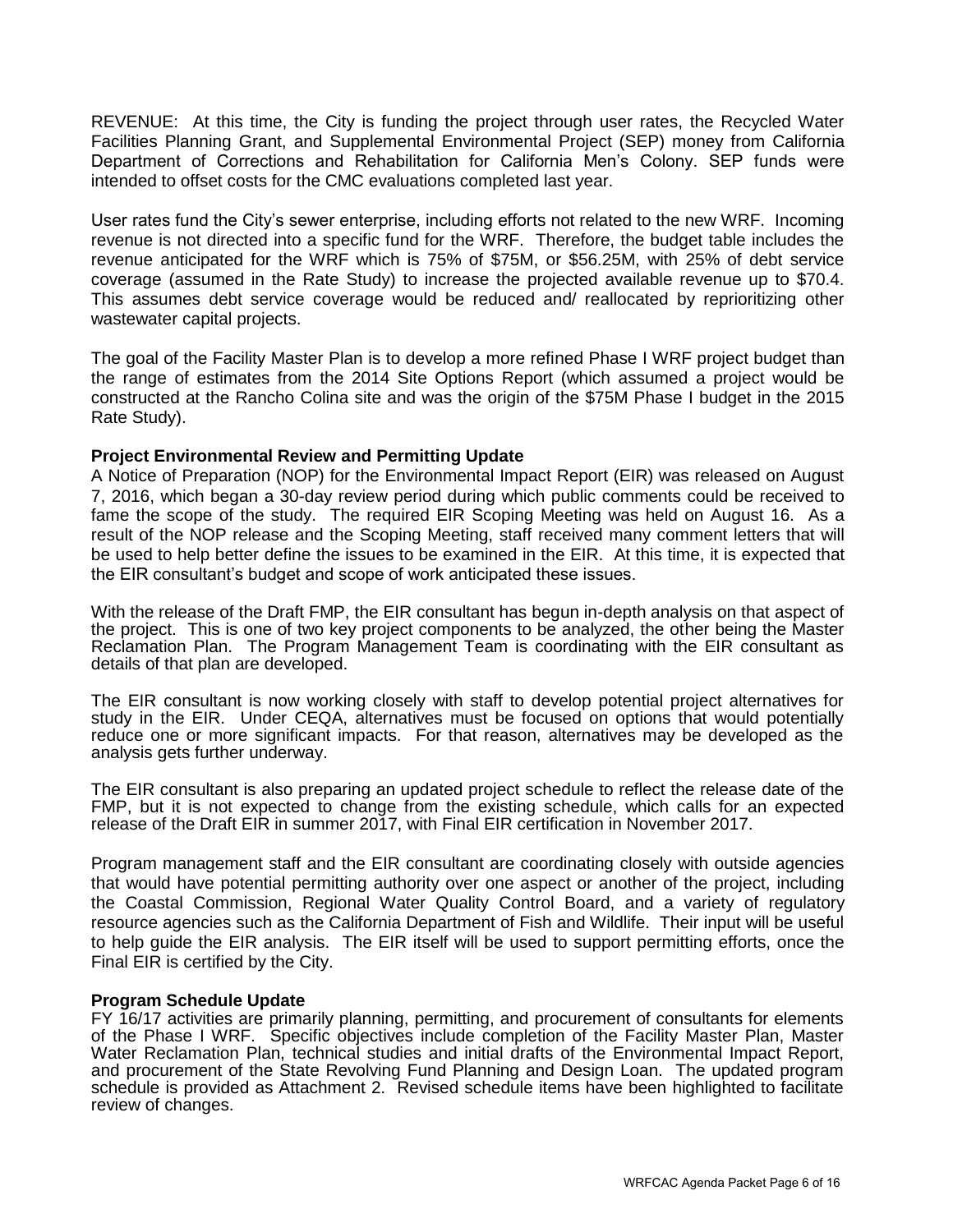The most significant items are as follows:

- Extension of time to complete visual simulations of the offsite improvements (lift station) prior to public meetings and for inclusion in the Final Draft Facility Master Plan
- Revised dates for work efforts within the Master Reclamation Plan to align with hydrogeologic modeling efforts

The anticipated schedule for significant milestones and Council decisions is summarized below, as reported to Council on August 9, and all critical path efforts are on schedule.

| Item                                                                     | Date             |
|--------------------------------------------------------------------------|------------------|
| <b>Final Draft Facility Master Plan</b>                                  | December         |
|                                                                          | 2016             |
| Draft Master Water Reclamation Plan                                      | March 2017       |
| Confirmation of Phase I and Phase II WRF Budget                          | April 2017       |
| Council Selection and Award for Phase I WRF Offsite Improvements (Lift   | April 2017       |
| <b>Station and Pipelines)</b>                                            |                  |
| RFQ for Design/Construction of Phase I WRF Onsite Improvements           | <b>June 2017</b> |
| <b>Release of Public Draft EIR</b>                                       | August 2017      |
| RFP for Design/Construction of Phase I WRF Onsite Improvements           | October 2017     |
| Certification of Final EIR (Critical Timeline for Grant Pursuit)         | November         |
|                                                                          | 2017             |
| Negotiation/Award of Contract for Phase I WRF Onsite Improvements        | May 2018         |
| Award of Contract for Construction of Phase I Offsite Improvements (Lift | April 2019       |
| <b>Station and Pipelines)</b>                                            |                  |
| <b>Completion of Phase I WRF Improvements</b>                            | May 2021         |

# **ATTACHMENTS**

- 1. 1Q16/17 WRFCAC Budget Report and Commitment Summary
- 2. Updated Program Schedule (as of November 30, 2016)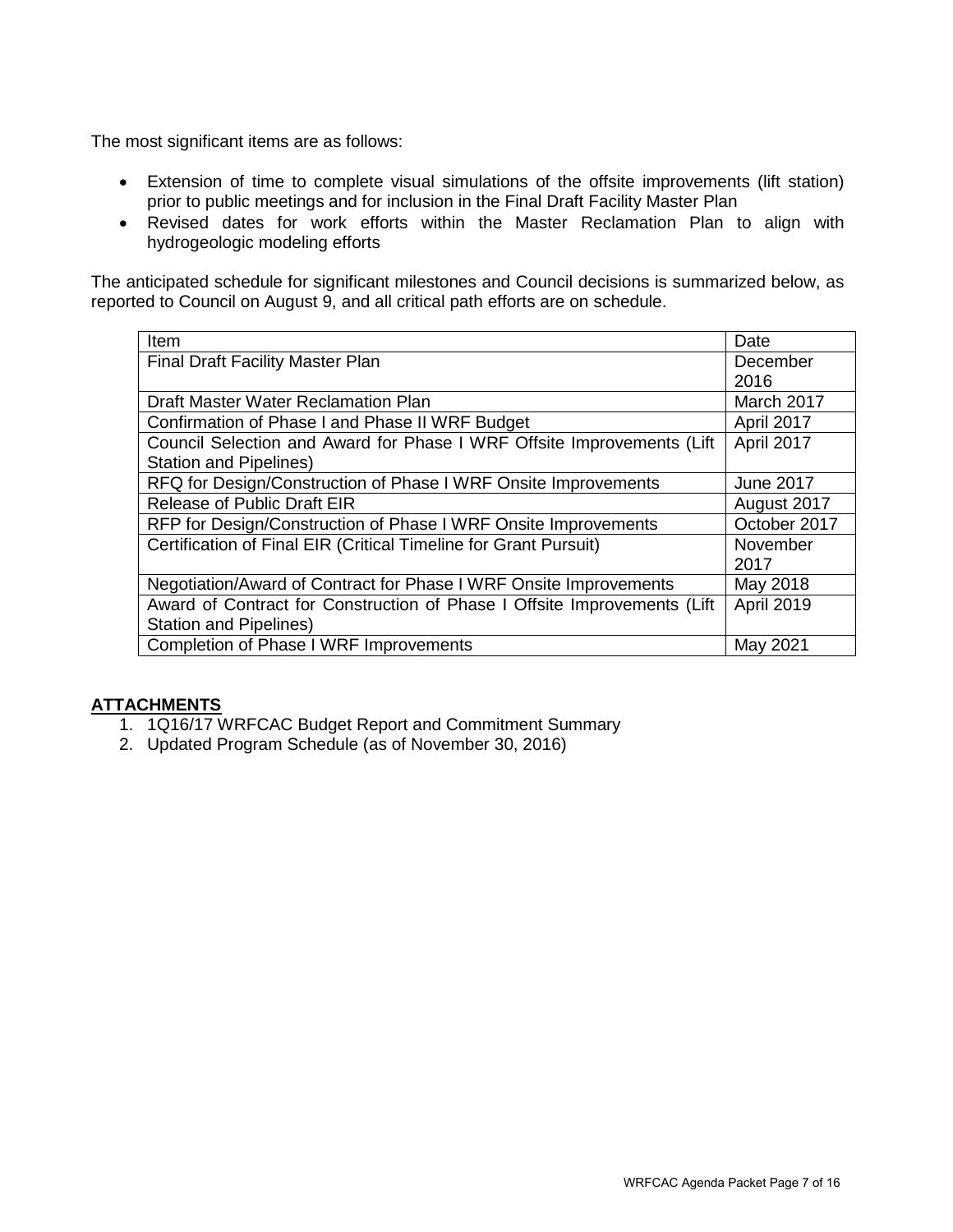|                   |                                                                                                     |                |                                          |                                    |                        | <b>City of Morro Bay</b>                         | Water Reclamation Facility Advisory Committee (WRFCAC) Quarterly Budget Review Summary 1Q16/17 |                                   |                                         |                                                             |                                                |                             |                    |                         |  |  |  |  |  |  |  |
|-------------------|-----------------------------------------------------------------------------------------------------|----------------|------------------------------------------|------------------------------------|------------------------|--------------------------------------------------|------------------------------------------------------------------------------------------------|-----------------------------------|-----------------------------------------|-------------------------------------------------------------|------------------------------------------------|-----------------------------|--------------------|-------------------------|--|--|--|--|--|--|--|
|                   |                                                                                                     |                |                                          |                                    |                        |                                                  |                                                                                                |                                   |                                         |                                                             |                                                |                             |                    |                         |  |  |  |  |  |  |  |
|                   |                                                                                                     |                |                                          |                                    |                        |                                                  |                                                                                                |                                   |                                         |                                                             |                                                |                             |                    |                         |  |  |  |  |  |  |  |
|                   |                                                                                                     |                |                                          |                                    | <b>Key Definitions</b> |                                                  |                                                                                                |                                   |                                         |                                                             |                                                |                             |                    |                         |  |  |  |  |  |  |  |
|                   |                                                                                                     | <b>Quarter</b> | Portion of Fiscal Year Budget Management |                                    |                        | <b>YTD</b><br>Projected                          | Sum Of Current Quarter Projected<br><b>Budget and All Prior Quarter</b>                        |                                   |                                         |                                                             |                                                |                             | Sum Of All Project |                         |  |  |  |  |  |  |  |
|                   |                                                                                                     | Projected      | Expects Necessary to Meet Quarter        |                                    |                        |                                                  |                                                                                                | <b>Encumbrance</b>                | Contracts Less Actual Expenditures      |                                                             |                                                |                             |                    |                         |  |  |  |  |  |  |  |
|                   |                                                                                                     | <b>Budget</b>  | Expenditures                             |                                    |                        | <b>Balance</b><br>Against Contracts (See Note 3) |                                                                                                |                                   |                                         |                                                             |                                                |                             |                    |                         |  |  |  |  |  |  |  |
|                   |                                                                                                     |                |                                          |                                    |                        |                                                  |                                                                                                |                                   |                                         |                                                             |                                                |                             |                    |                         |  |  |  |  |  |  |  |
|                   | <b>Accounts</b>                                                                                     |                | <b>Current Quarter</b>                   |                                    |                        |                                                  | <b>Fiscal Year To Date (YTD)</b>                                                               |                                   |                                         |                                                             |                                                | <b>Total Project</b>        |                    |                         |  |  |  |  |  |  |  |
| Fund/             | Object                                                                                              | Projected      |                                          | Percent                            |                        | Projected                                        | <b>YTD</b>                                                                                     | Percent                           |                                         | <b>Amended</b>                                              |                                                | Encumbrance                 | Percent            |                         |  |  |  |  |  |  |  |
| Code              | <b>Name</b>                                                                                         | <b>Budget</b>  | <b>Expenditures</b>                      | <b>Expended</b>                    | Variance               | <b>Budget</b>                                    | <b>Expenditures</b>                                                                            | <b>Expended</b>                   | Variance                                | <b>Budget</b>                                               | <b>Expenditures</b>                            | <b>Balance</b>              | <b>Expended</b>    | Variance                |  |  |  |  |  |  |  |
| 599-8312          | <b>Contractual Services</b>                                                                         |                |                                          |                                    |                        |                                                  |                                                                                                |                                   |                                         |                                                             |                                                |                             |                    |                         |  |  |  |  |  |  |  |
| 6105<br>6105      | Past Siting Studies (Completed - no further encumbrance)<br>Current Consultant Contracts (see P. 2) | \$802,851      | \$234,07                                 | $\overline{\phantom{a}}$<br>29.169 | $\sim$<br>\$568,779    | $\overline{\phantom{a}}$<br>\$3,211,405          | \$234,07                                                                                       | $\overline{\phantom{a}}$<br>7.29% | $\overline{\phantom{a}}$<br>\$2,977,332 | \$534,418<br>\$4,653,06                                     | \$448,057<br>\$1,675,734                       | $\mathsf{S}$<br>\$2,977,333 | 83.84%<br>36.01%   | \$86,361<br>\$2,977,333 |  |  |  |  |  |  |  |
| 6105              | Water Rights Legal Support (See Note 2)                                                             |                | $\mathsf{S}$                             | $\overline{\phantom{a}}$           | $\sim$                 | $\overline{\phantom{a}}$                         | <sup>SI</sup>                                                                                  | $\overline{\phantom{a}}$          | $\overline{\phantom{a}}$                |                                                             | \$7,880                                        | $\overline{\phantom{a}}$    | ۰.                 | $\sim$                  |  |  |  |  |  |  |  |
| 6105              | Rate Study                                                                                          |                | 50                                       | $\sim$                             | $\sim$                 |                                                  | \$0                                                                                            | $\overline{\phantom{a}}$          | $\sim$                                  | $\overline{\phantom{a}}$                                    | \$1,45                                         |                             | $\sim$             | $\sim$                  |  |  |  |  |  |  |  |
|                   | Subtota                                                                                             | \$802,851      | \$234,073                                | 29.16%                             | \$568,779              | \$3,211,405                                      | \$234,073                                                                                      | 7.29%                             | \$2,977,332                             | \$5,187,48                                                  | \$2,133,128                                    | \$2,977,333                 | 41.12%             | \$3,054,357             |  |  |  |  |  |  |  |
| 599-8312          | Labor (Fully Burdened)                                                                              |                |                                          |                                    |                        |                                                  |                                                                                                |                                   |                                         |                                                             |                                                |                             |                    |                         |  |  |  |  |  |  |  |
| 4910,4999         | Labor and Benefits                                                                                  | \$15,000       | \$15,521                                 | 103.47%                            | (552)                  | \$60,000                                         | \$15,521                                                                                       | 25.87%                            | \$44,479                                | \$400,000                                                   | \$228,533                                      | $\sim$                      | 57.13%             | \$171,467               |  |  |  |  |  |  |  |
|                   | Subtota                                                                                             | \$15,000       | \$15,521                                 | 103.47%                            | (552)                  | \$60,000                                         | \$15,521                                                                                       | 25.87%                            | \$44,479                                | \$400,000                                                   | \$228,533                                      | $\sim$                      | 57.13%             | \$171,467               |  |  |  |  |  |  |  |
| 599-8312          | <b>Other Costs</b>                                                                                  |                |                                          |                                    |                        |                                                  |                                                                                                |                                   |                                         |                                                             |                                                |                             |                    |                         |  |  |  |  |  |  |  |
| 6105, 6162        | Laboratory/Sampling                                                                                 | \$34,500       | \$5,509                                  | 15.97%                             | \$28,991               | \$138,000                                        | \$5,509                                                                                        | 3.99%                             | \$132,491                               | \$200,000                                                   | \$29,147                                       | $\sim$                      | $\sim$             | \$170,853               |  |  |  |  |  |  |  |
| 5199,6106,        |                                                                                                     |                |                                          |                                    |                        |                                                  |                                                                                                |                                   |                                         |                                                             |                                                |                             |                    |                         |  |  |  |  |  |  |  |
| 6105,6710         | Printing and Advertising                                                                            |                | \$4,948                                  | $\sim$                             |                        |                                                  | \$4,94                                                                                         |                                   |                                         |                                                             | \$18,307                                       |                             | $\sim$             |                         |  |  |  |  |  |  |  |
| 5199              | Software license and fees                                                                           | \$0            | $\overline{\mathsf{S}}$                  | $\sim$                             | $\sim$                 | \$42,204                                         | $\mathsf{S}$                                                                                   | 0.00%                             | \$42,204                                | \$371,205                                                   | \$42,206                                       | \$329,000                   | 11.379             | \$329,000               |  |  |  |  |  |  |  |
| 5199,7101         | <b>Property Acquisition</b>                                                                         | \$0            | $\mathsf{S}0$                            | $\sim$                             | $\sim$                 | \$2,425,000                                      | \$0                                                                                            | 0.00%                             | \$2,425,000                             |                                                             | \$30,500                                       | $\qquad \qquad -$           | $\sim$             | $\sim$                  |  |  |  |  |  |  |  |
|                   | 199, 6106, 6750 Program office equipment                                                            | \$500          | \$505                                    | 101.07%                            | <b>IS5</b>             | \$2,000                                          | \$505                                                                                          | --                                | $\sim$                                  | $\overline{\phantom{a}}$                                    | \$4,757                                        | $\overline{\phantom{a}}$    | $\sim$             | $\sim$                  |  |  |  |  |  |  |  |
| 5199, 6514        | Travel expense                                                                                      |                | Śſ                                       | $\sim$                             |                        |                                                  | <b>KI</b>                                                                                      |                                   |                                         |                                                             | \$379                                          |                             | $\sim$             | $\sim$                  |  |  |  |  |  |  |  |
|                   | Subtota                                                                                             | \$35,000       | \$10,96                                  | 31.32%                             | \$24,038               | \$2,607,204                                      | \$10,96                                                                                        | 0.42%                             | \$2,596,242                             | \$571,205                                                   | \$125,296                                      | \$329,000                   | 21.94%             | \$445,909               |  |  |  |  |  |  |  |
|                   | <b>TOTALS</b>                                                                                       | \$852,851      | \$260,556                                | 30.55%                             | \$592,295              | \$5,878,609                                      | \$260,556                                                                                      | 4.43%                             | \$5,618,053                             | \$6,158,690                                                 | \$2,486,957                                    | \$3,306,332                 | 40.38%             | \$3,671,733             |  |  |  |  |  |  |  |
|                   |                                                                                                     |                |                                          |                                    |                        |                                                  |                                                                                                |                                   |                                         |                                                             |                                                |                             |                    |                         |  |  |  |  |  |  |  |
|                   |                                                                                                     |                |                                          |                                    |                        |                                                  |                                                                                                |                                   |                                         |                                                             |                                                |                             |                    |                         |  |  |  |  |  |  |  |
|                   |                                                                                                     |                |                                          |                                    |                        | <b>REVENUE</b>                                   |                                                                                                |                                   |                                         |                                                             |                                                |                             |                    |                         |  |  |  |  |  |  |  |
|                   |                                                                                                     |                |                                          |                                    |                        | <b>Key Definitions</b>                           |                                                                                                |                                   |                                         |                                                             |                                                |                             |                    |                         |  |  |  |  |  |  |  |
|                   |                                                                                                     | Quarter        | Portion of Fiscal Year Budget Management |                                    |                        | <b>YTD</b>                                       | Sum of Current Quarter Projected Budget                                                        |                                   |                                         |                                                             |                                                |                             |                    |                         |  |  |  |  |  |  |  |
|                   |                                                                                                     | Projected      | Expects To Be Recognized During Quarter  |                                    |                        | Projected                                        | and All Prior Quarter Projected Budgets                                                        |                                   |                                         |                                                             |                                                |                             |                    |                         |  |  |  |  |  |  |  |
|                   |                                                                                                     | <b>Budget</b>  |                                          |                                    |                        | <b>Budget</b>                                    |                                                                                                |                                   |                                         |                                                             |                                                |                             |                    |                         |  |  |  |  |  |  |  |
|                   |                                                                                                     |                |                                          |                                    |                        |                                                  |                                                                                                |                                   |                                         |                                                             |                                                |                             |                    |                         |  |  |  |  |  |  |  |
|                   | <b>Accounts (See Note 1)</b>                                                                        |                | <b>Current Quarter</b>                   |                                    |                        |                                                  | <b>Fiscal Year To Date (YTD)</b>                                                               |                                   |                                         |                                                             |                                                | <b>Total Project</b>        |                    |                         |  |  |  |  |  |  |  |
| <b>Funding</b>    | Revenue                                                                                             | Projected      | Recognized                               | Percent                            |                        | Projected                                        | <b>YTD Recognized</b>                                                                          | Percent                           |                                         | Amended                                                     | Recognized                                     |                             | Percent            |                         |  |  |  |  |  |  |  |
| Source            | <b>Name</b>                                                                                         | <b>Budget</b>  | <b>Revenue</b>                           | Recognized                         | Variance               | <b>Budget</b>                                    | Revenue                                                                                        | Recognized                        | Variance                                | <b>Budget</b>                                               | Revenue                                        |                             | Recognized         | Variance                |  |  |  |  |  |  |  |
| <b>SWRCB</b>      | <b>Grants</b>                                                                                       |                |                                          |                                    |                        |                                                  |                                                                                                |                                   |                                         |                                                             |                                                |                             |                    |                         |  |  |  |  |  |  |  |
|                   | Recycled Water Grant (Pending                                                                       | \$0            | \$0                                      | 0.00%                              | \$0                    | \$0                                              | \$0                                                                                            | $\sim$                            | \$0                                     | \$75,00                                                     | \$0                                            |                             | 0.00%              | (575,00)                |  |  |  |  |  |  |  |
|                   | Subtota                                                                                             | \$0            | \$0                                      | 0.00%                              | \$0                    | \$0                                              | \$0                                                                                            | $\sim$                            | \$0                                     | \$75,000                                                    | \$0                                            |                             | 0.00%              | (575,000)               |  |  |  |  |  |  |  |
| <b>SWRCB</b>      | <b>Supplemental Environmental Project</b><br>SEP from California Men's Colony                       |                | \$0                                      |                                    | \$0                    | \$87,361                                         |                                                                                                |                                   |                                         |                                                             |                                                |                             |                    |                         |  |  |  |  |  |  |  |
|                   | Subtota                                                                                             | \$0<br>50      | \$0                                      | 0.00%<br>0.00%                     | SO <sub>2</sub>        | \$87,361                                         | \$87,361<br>\$87,36                                                                            | 100.00%<br>100.009                | \$0<br>\$0                              | \$87,361<br>\$87,361                                        | \$87,361<br>\$87,361                           |                             | 100.00%<br>100.00% | \$0<br>\$0              |  |  |  |  |  |  |  |
| <b>User Rates</b> | <b>User Rates</b>                                                                                   |                |                                          |                                    |                        |                                                  |                                                                                                |                                   |                                         |                                                             |                                                |                             |                    |                         |  |  |  |  |  |  |  |
|                   | User Rates (Allocated for WRF per May 2015 Rate Study                                               |                |                                          |                                    |                        |                                                  |                                                                                                |                                   |                                         | \$70,312,500 *Cannot be separated from City's sewer revenue |                                                |                             |                    |                         |  |  |  |  |  |  |  |
|                   | Subtota                                                                                             |                |                                          |                                    |                        |                                                  |                                                                                                |                                   |                                         | \$70,312,500                                                | *Cannot be separated from City's sewer revenue |                             |                    |                         |  |  |  |  |  |  |  |
|                   | <b>TOTALS</b>                                                                                       | 50             | \$0                                      | 0.00%                              | \$0                    | \$87,361                                         | \$87,361                                                                                       | 100.00%                           | \$0                                     | \$70,474,861                                                | \$87,361                                       |                             | 0.12%              | (\$70,387,500)          |  |  |  |  |  |  |  |
|                   |                                                                                                     |                |                                          |                                    |                        |                                                  |                                                                                                |                                   |                                         |                                                             |                                                |                             |                    |                         |  |  |  |  |  |  |  |

1) Unless shown otherwise, current project expenses are funded by revenue from user rates and fees. There is no separate revenue fund for the WRF.

2) Budgets for water rights legal support and property acquisition have not yet been established. Detailed budget development will take place after completing the project descriptions in the Facility Master Plan and Master

3) Encumbrance balance is only calculated for expenditures associated with contracts. P. 1 of 2

4) Amended Budget for User Rates for WRF based on May 2015 Water and Sewer Rate Studies. Original budget was \$75M including 25% participation from Cayucos SD which was removed in this analysis. 25% debt coverage (on City's

5) Expenditures for Current Consultant Contracts for a period (quarter or fiscal year) are based on the dates on which the work was performed, and not on invoice or payment date.

6) Total Project Amended Budget is calculated from FY1617 Projected Budget plus Total Project Expenditures from end of FY1516. Detailed budget development will take place after completing the project descriptions in the Fa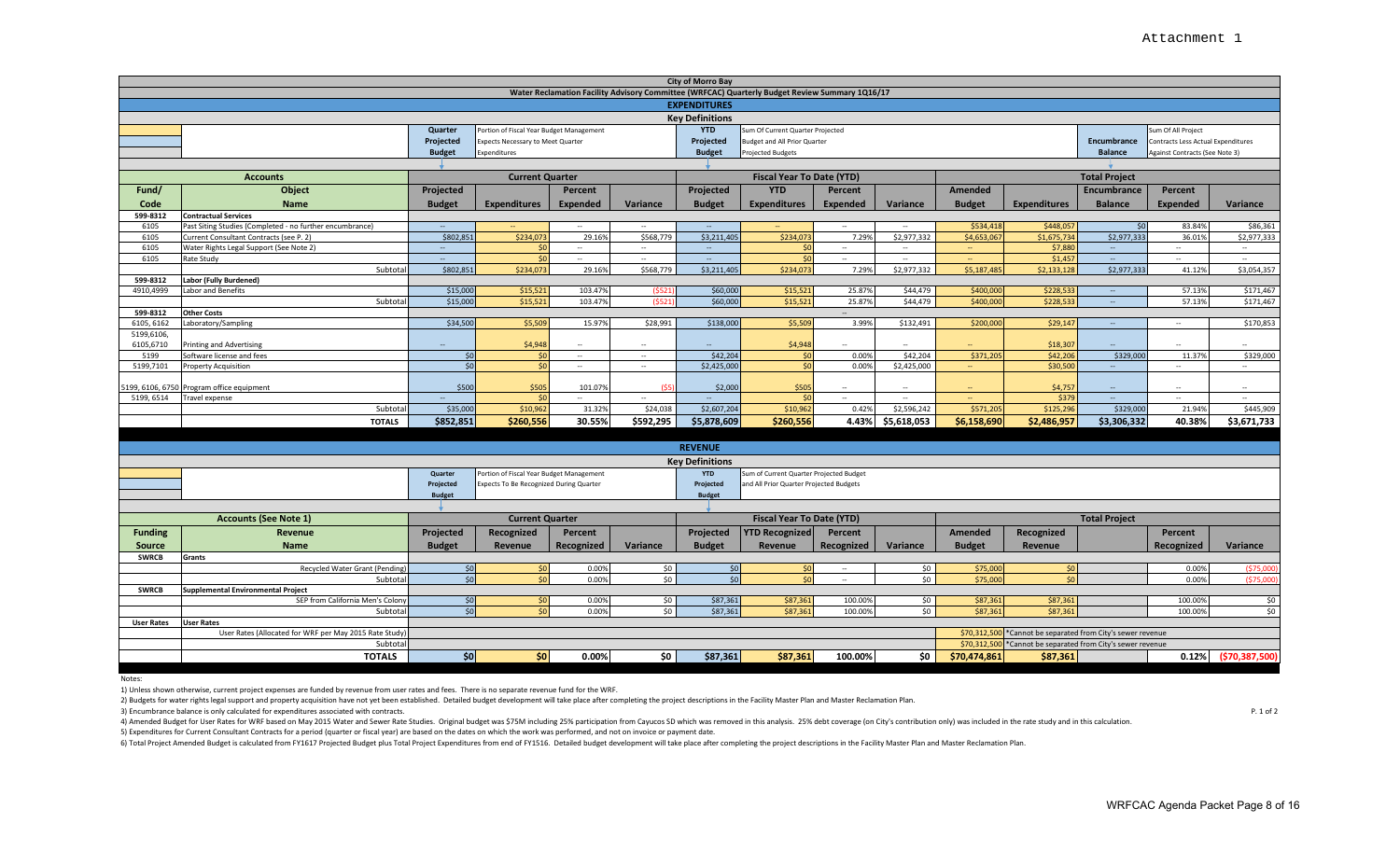|              |                                                                                                                                                                                |          |                | <b>City of Morro Bay</b> |                               |                |                                                                       |      |                   |                                  |
|--------------|--------------------------------------------------------------------------------------------------------------------------------------------------------------------------------|----------|----------------|--------------------------|-------------------------------|----------------|-----------------------------------------------------------------------|------|-------------------|----------------------------------|
|              | Water Reclamation Facility Advisory Committee (WRFCAC) Consultant Contract Summary (From Inception through 9-30-2016)                                                          |          |                |                          |                               |                |                                                                       |      |                   |                                  |
|              | <b>Current Consultant Contracts</b>                                                                                                                                            |          |                |                          |                               |                |                                                                       |      |                   |                                  |
|              |                                                                                                                                                                                |          |                | Approved                 | <b>Total With</b><br>Approved |                |                                                                       |      | Pending<br>Change |                                  |
| Number       | Title                                                                                                                                                                          | Status   | Total          | <b>Change Orders</b>     |                               |                | Change Orders   Draw Requests   Total Remaining   % Complete   Orders |      |                   | <b>Vendor</b>                    |
| $SC - 001$   | <b>Facility Master Plan</b>                                                                                                                                                    | Approved | \$710,123.00   | \$123,819.00             | \$833,942.00                  | \$623,925.04   | \$210,016.96                                                          | 75%  |                   | \$0.00 Black & Veatch            |
| $SC-002$     | CEQA/NEPA Documentation and Consulting                                                                                                                                         | Approved | \$346,538.00   | \$0.00                   | \$346,538.00                  | \$33,715.68    | \$337,130.06                                                          | 10%  | \$0.00 ESA        |                                  |
| $SC-003$     | <b>Fatal Flaw Cultural Resources</b>                                                                                                                                           | Approved | \$18,260.87    | \$0.00                   | \$18,260.87                   | \$18,260.87    | \$0.00                                                                | 100% |                   | \$0.00 Far Western               |
| SC--005      | MacElvaine Property - Fatal Flaw - Biological Resources                                                                                                                        | Approved | \$12,835.00    | \$0.00                   | \$12,835.00                   | \$11,240.00    | \$1,595.00                                                            | 88%  |                   | \$0.00 Kevin Merk Associates     |
| SC--006      | Survey - Righetti Property                                                                                                                                                     | Approved | \$15,644.00    | \$0.00                   | \$15,644.00                   | \$12,502.50    | \$3,141.50                                                            | 80%  |                   | \$0.00 JoAnn Head Land Surveying |
| SC--007      | Survey - Highway 41 and MacElvaine Property                                                                                                                                    | Approved | \$45,050.00    | \$0.00                   | \$45,050.00                   | \$47,820.50    | (52,770.00)                                                           | 106% |                   | \$0.00 JoAnn Head Land Surveying |
| SC--008      | Salinity Identification Study                                                                                                                                                  | Approved | \$23,640.00    | \$37,080.00              | \$60,720.00                   | \$44,635.33    | \$27,770.92                                                           | 74%  |                   | \$0.00 Larry Walker Associates   |
| SC--009      | MacElvaine Property (SE) - Fatal Flaw - Geotech and Initial Hydrologic Fiel Approved                                                                                           |          | \$38,600.00    | \$47,800.00              | \$86,400.00                   | \$86,364.95    | \$35.05                                                               | 100% |                   | \$0.00 Fugro                     |
| $SC-010$     | Grant and Loan Funding - Tracking and SRF Support                                                                                                                              | Approved | \$65,752.00    | \$0.00                   | \$65,752.00                   | \$36,294.47    | \$29,827.03                                                           | 55%  |                   | \$0.00 Kestrel                   |
| $SC - 011$   | 2015 Program Management                                                                                                                                                        | Approved | \$920,808.00   | \$0.00                   | \$920,808.00                  | \$624,299.26   | \$434,410.45                                                          | 68%  |                   | \$0.00 MKN & Associates, Inc.    |
| $SC - 012$   | Evaluate Alternative Concepts for Disposal of Treated Effluent                                                                                                                 | Approved | \$22,000.00    | \$60,245.00              | \$82,245.00                   | \$53,571.55    | \$61,235.26                                                           | 65%  |                   | \$0.00 GSI Water Solutions       |
| $SC - 013$   | Geotechnical Services Righetti II Site                                                                                                                                         | Approved | \$35,902.00    | \$0.00                   | \$35,902.00                   | \$27,325.35    | \$23,884.50                                                           | 76%  |                   | \$0.00 Yeh and Associates        |
| $SC-014$     | Survey Services for South Bay Blvd Site                                                                                                                                        | Approved | \$29,850.00    | \$0.00                   | \$29,850.00                   | \$23,314.00    | \$23,667.50                                                           | 78%  |                   | \$0.00 JoAnn Head Land Surveying |
| $SC-015$     | Geotechnical Services South Bay Blvd Site                                                                                                                                      | Approved | \$33,600.00    | \$0.00                   | \$33,600.00                   | \$32,464.59    | \$21,406.69                                                           | 97%  |                   | \$0.00 Yeh and Associates        |
| <b>Total</b> |                                                                                                                                                                                |          | \$2,318,602.87 | \$268,944.00             | \$2,587,546.87                | \$1,675,734.09 | \$1,171,350.92                                                        | 65%  | \$0.00            |                                  |
|              | Note: 1) Contract SC-004 was unused and was combined with Contract SC-003. 2) Contracts SC--006 and SC--007 for JoAnn Head Land Survey are one amended contract with the City. |          |                |                          |                               |                |                                                                       |      |                   |                                  |

P. 2 of 2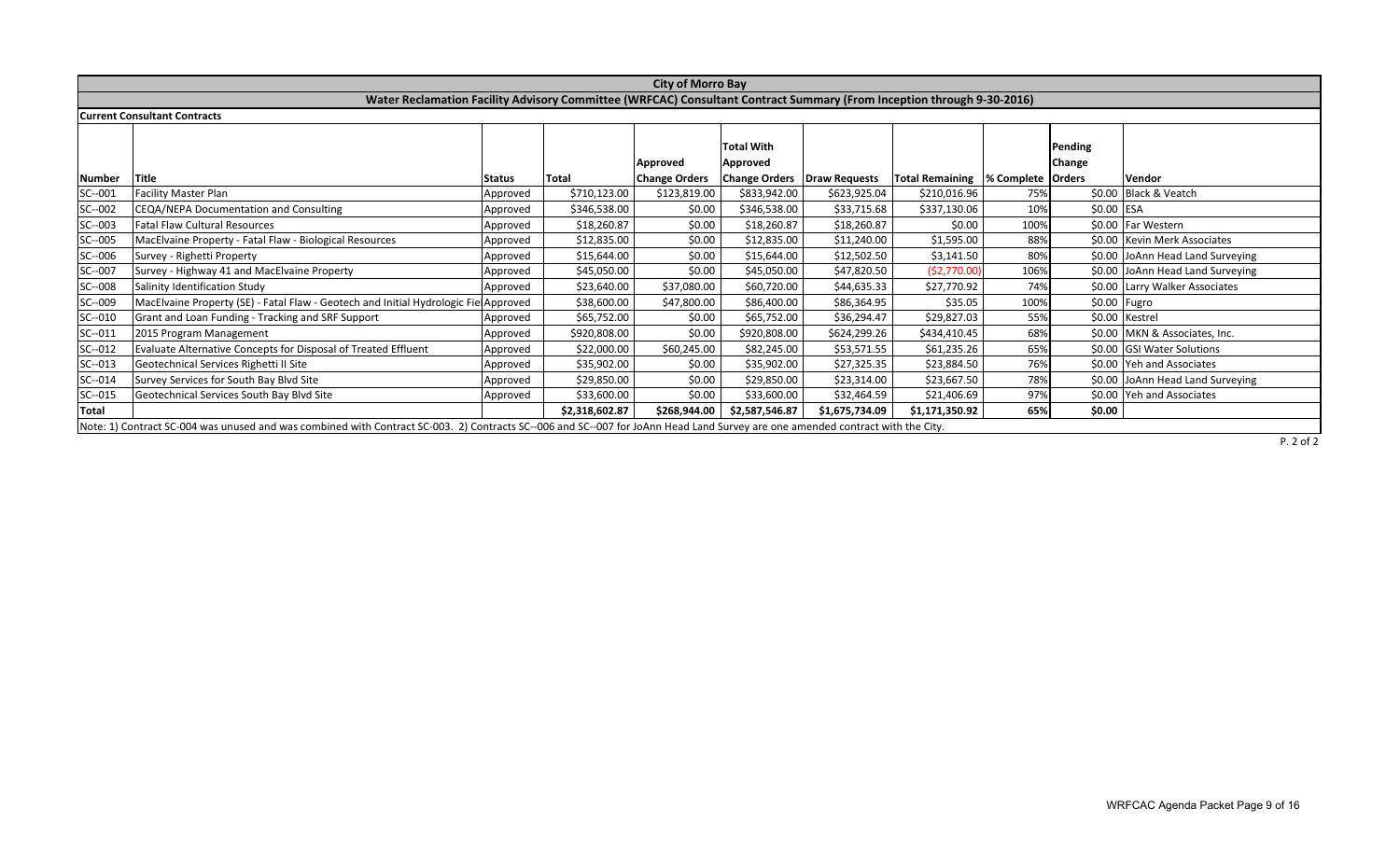|                                                       | <b>Morro Bay Water Reclamation Facilities Project</b><br><b>Program Schedule</b><br>Task<br>Task Name<br>Duration<br>Start<br>Finish<br>013 1014 2014 3014 4014 1015 2015 3015 4015 1016 2016 3016 4016 1017<br>1023 2023 3023 4023 1024 2024 3024 4024 1025 2025 3025 4025 1026<br>  1021   2021<br>3021 4021 1022 2022 3022 4022<br><b>O</b><br>Mode<br>ID J F M A M J J A S O N |                                                                            |                           |                         |                                                               |                       |  |  |                         |  |                                    |  |  |  |                                                                 |  |  |                                       |                                      |  |  |                       |                                    |   |  |  |  |
|-------------------------------------------------------|------------------------------------------------------------------------------------------------------------------------------------------------------------------------------------------------------------------------------------------------------------------------------------------------------------------------------------------------------------------------------------|----------------------------------------------------------------------------|---------------------------|-------------------------|---------------------------------------------------------------|-----------------------|--|--|-------------------------|--|------------------------------------|--|--|--|-----------------------------------------------------------------|--|--|---------------------------------------|--------------------------------------|--|--|-----------------------|------------------------------------|---|--|--|--|
|                                                       |                                                                                                                                                                                                                                                                                                                                                                                    |                                                                            |                           |                         |                                                               |                       |  |  |                         |  |                                    |  |  |  |                                                                 |  |  |                                       |                                      |  |  |                       |                                    |   |  |  |  |
| $1\sqrt{ }$                                           | Preliminary Project Planning/Site Studies                                                                                                                                                                                                                                                                                                                                          |                                                                            | 269 days                  |                         | Tue 12/10/13    Fri 12/19/14                                  |                       |  |  |                         |  |                                    |  |  |  |                                                                 |  |  |                                       |                                      |  |  |                       |                                    |   |  |  |  |
| $15\sqrt{ }$                                          | <b>City Council Decision on WRF Site</b>                                                                                                                                                                                                                                                                                                                                           |                                                                            | 0 days                    | Tue 6/14/16             | Tue 6/14/16                                                   |                       |  |  |                         |  |                                    |  |  |  |                                                                 |  |  |                                       |                                      |  |  |                       |                                    |   |  |  |  |
| ۵<br>16                                               | <b>Property Negotiation</b>                                                                                                                                                                                                                                                                                                                                                        |                                                                            | 400 days                  | Tue 6/14/16             | Mon 12/25/17                                                  |                       |  |  |                         |  |                                    |  |  |  |                                                                 |  |  |                                       |                                      |  |  |                       |                                    |   |  |  |  |
| $17 \sqrt{ }$                                         | South Bay Boulevard Site                                                                                                                                                                                                                                                                                                                                                           |                                                                            | 90 days                   | Tue 6/14/16             | Mon 10/17/16                                                  |                       |  |  |                         |  |                                    |  |  |  |                                                                 |  |  |                                       |                                      |  |  |                       |                                    |   |  |  |  |
| $18$ $\checkmark$                                     | <b>Fatal Flaw Assessments</b>                                                                                                                                                                                                                                                                                                                                                      |                                                                            | 45 days                   | Tue 6/14/16             | Mon 8/15/16                                                   |                       |  |  |                         |  |                                    |  |  |  |                                                                 |  |  |                                       |                                      |  |  |                       |                                    |   |  |  |  |
| $19 \sqrt{5}$                                         | Survey                                                                                                                                                                                                                                                                                                                                                                             |                                                                            | 29 days                   | Wed 6/22/16             | Mon 8/1/16                                                    |                       |  |  |                         |  |                                    |  |  |  |                                                                 |  |  |                                       |                                      |  |  |                       |                                    |   |  |  |  |
| E<br>$20\sqrt{ }$                                     | <b>MOU Negotiation</b>                                                                                                                                                                                                                                                                                                                                                             |                                                                            | 90 days                   | Tue 6/14/16             | Mon 10/17/16                                                  |                       |  |  |                         |  |                                    |  |  |  |                                                                 |  |  |                                       |                                      |  |  |                       |                                    |   |  |  |  |
| $21$  <br>-9                                          | <b>Property Procurement</b>                                                                                                                                                                                                                                                                                                                                                        |                                                                            | 20 mons                   | Tue 6/14/16             | Mon 12/25/17                                                  |                       |  |  |                         |  |                                    |  |  |  |                                                                 |  |  |                                       |                                      |  |  |                       |                                    |   |  |  |  |
| $22\sqrt{ }$                                          |                                                                                                                                                                                                                                                                                                                                                                                    | RFP/Selection of Program Management Consultant                             | 20.4 wks                  | Mon 3/23/15             | Tue 8/11/15                                                   |                       |  |  |                         |  |                                    |  |  |  |                                                                 |  |  |                                       |                                      |  |  |                       |                                    |   |  |  |  |
| 23                                                    |                                                                                                                                                                                                                                                                                                                                                                                    | Task 106 - Grant and Loan Pursuit and Management                           | 809 days                  | Wed 7/15/15             | Mon 8/20/18                                                   |                       |  |  |                         |  |                                    |  |  |  |                                                                 |  |  |                                       |                                      |  |  |                       |                                    |   |  |  |  |
| $43 \sqrt{ }$                                         |                                                                                                                                                                                                                                                                                                                                                                                    | Task 108 - Select and Implement PM System                                  | 94 days                   |                         | Wed 8/12/15 Mon 12/21/1                                       |                       |  |  |                         |  |                                    |  |  |  |                                                                 |  |  |                                       |                                      |  |  |                       |                                    |   |  |  |  |
| $44\sqrt{ }$                                          | Task 109 - Development of Program Office                                                                                                                                                                                                                                                                                                                                           |                                                                            | 8 wks                     | Wed 8/12/15             | Tue 10/6/15                                                   |                       |  |  |                         |  |                                    |  |  |  |                                                                 |  |  |                                       |                                      |  |  |                       |                                    |   |  |  |  |
| 45                                                    | Task 201 - Master Reclamation Plan                                                                                                                                                                                                                                                                                                                                                 |                                                                            | 525 days                  | Fri 5/15/15             | Thu 5/18/17                                                   |                       |  |  |                         |  |                                    |  |  |  |                                                                 |  |  |                                       |                                      |  |  |                       |                                    |   |  |  |  |
| $46\sqrt{}$<br>- 7                                    |                                                                                                                                                                                                                                                                                                                                                                                    | Phase 2 Task 4 - Feasibility Screening of Lower Morro Valley               | 68 days                   | Wed 9/9/15              | Fri 12/11/15                                                  |                       |  |  |                         |  |                                    |  |  |  |                                                                 |  |  |                                       |                                      |  |  |                       |                                    |   |  |  |  |
| -9<br>$49\sqrt{ }$                                    |                                                                                                                                                                                                                                                                                                                                                                                    | Phase 2 Task 5 - Subsurface Investigation                                  | 40 days                   | Wed 9/9/15              | Tue 11/3/15                                                   |                       |  |  |                         |  |                                    |  |  |  |                                                                 |  |  |                                       |                                      |  |  |                       |                                    |   |  |  |  |
| F<br>50                                               |                                                                                                                                                                                                                                                                                                                                                                                    | Reconnaissance of Reuse Opportunities in Morro and Chorro Valleys          | 55 wks                    |                         | Mon 12/14/15 Fri 12/30/16                                     |                       |  |  |                         |  |                                    |  |  |  |                                                                 |  |  |                                       |                                      |  |  |                       |                                    |   |  |  |  |
| 51                                                    | Salinity Identification and Control Plan                                                                                                                                                                                                                                                                                                                                           |                                                                            | 448 days                  | Fri 5/15/15             | Tue 1/31/17                                                   |                       |  |  |                         |  |                                    |  |  |  |                                                                 |  |  |                                       |                                      |  |  |                       |                                    |   |  |  |  |
| $52 \sqrt{ }$                                         |                                                                                                                                                                                                                                                                                                                                                                                    | Salinity Source Identification Study (LWA)                                 | 103 days                  | Fri 5/15/15             | Tue 10/6/15                                                   |                       |  |  |                         |  |                                    |  |  |  |                                                                 |  |  |                                       |                                      |  |  |                       |                                    |   |  |  |  |
| $53\sqrt{ }$                                          |                                                                                                                                                                                                                                                                                                                                                                                    | Draft Salinity Source Control Plan (LWA)                                   | 44 days                   | Fri 4/1/16              | Wed 6/1/16                                                    |                       |  |  |                         |  |                                    |  |  |  |                                                                 |  |  |                                       |                                      |  |  |                       |                                    |   |  |  |  |
| $54\sqrt{ }$                                          | City Staff Review                                                                                                                                                                                                                                                                                                                                                                  |                                                                            | 30 days                   | Thu 6/2/16              | Wed 7/13/16                                                   |                       |  |  |                         |  |                                    |  |  |  |                                                                 |  |  |                                       |                                      |  |  |                       |                                    |   |  |  |  |
| - F<br>$55\sqrt{ }$                                   |                                                                                                                                                                                                                                                                                                                                                                                    | Final Salinity Source Control Plan (LWA)                                   | 60 days                   | Thu 7/14/16             | Wed 10/5/16                                                   |                       |  |  |                         |  |                                    |  |  |  |                                                                 |  |  |                                       |                                      |  |  |                       |                                    |   |  |  |  |
| 56                                                    |                                                                                                                                                                                                                                                                                                                                                                                    | Development of Softener Control Plan Outreach Materials and Ordinance      | 84 days                   | Thu 10/6/16             | Tue 1/31/17                                                   |                       |  |  |                         |  |                                    |  |  |  |                                                                 |  |  |                                       |                                      |  |  |                       |                                    |   |  |  |  |
| 57                                                    |                                                                                                                                                                                                                                                                                                                                                                                    | <b>Market Assessment &amp; Supply Availability</b>                         | 102 days                  | Thu 7/14/16             | Fri 12/2/16                                                   |                       |  |  |                         |  |                                    |  |  |  |                                                                 |  |  |                                       |                                      |  |  |                       |                                    |   |  |  |  |
| 58 $\frac{1}{2}$                                      |                                                                                                                                                                                                                                                                                                                                                                                    | Alternatives analysis and recommended project                              | $122$ days                | Thu 7/14/16             | Fri 12/30/16                                                  |                       |  |  |                         |  |                                    |  |  |  |                                                                 |  |  |                                       |                                      |  |  |                       |                                    |   |  |  |  |
| 59 $\frac{1}{2}$                                      | Legal and institutional issue review                                                                                                                                                                                                                                                                                                                                               |                                                                            | 6 wks                     | Fri 12/2/16             | Thu 1/12/17                                                   |                       |  |  |                         |  |                                    |  |  |  |                                                                 |  |  |                                       |                                      |  |  |                       |                                    |   |  |  |  |
| 60   国 号                                              | <b>Environmental checklist</b>                                                                                                                                                                                                                                                                                                                                                     |                                                                            | 8 wks                     | Fri 12/2/16             | Thu 1/26/17                                                   |                       |  |  |                         |  |                                    |  |  |  |                                                                 |  |  |                                       |                                      |  |  |                       |                                    |   |  |  |  |
| $61$ $\Box$                                           |                                                                                                                                                                                                                                                                                                                                                                                    | Internal administrative draft Master Reclamation Plan                      | 9 wks                     | Fri 11/11/16            | Thu 1/12/17                                                   |                       |  |  |                         |  |                                    |  |  |  |                                                                 |  |  |                                       |                                      |  |  |                       |                                    |   |  |  |  |
| $62$ $\frac{1}{2}$<br>-9                              | Implementation/financing plan                                                                                                                                                                                                                                                                                                                                                      |                                                                            | 6 wks                     | Wed 12/7/16             | Tue 1/17/17                                                   |                       |  |  |                         |  |                                    |  |  |  |                                                                 |  |  |                                       |                                      |  |  |                       |                                    |   |  |  |  |
| - 9<br>63 $\overline{      }$                         |                                                                                                                                                                                                                                                                                                                                                                                    | City staff review of internal administrative draft MRP                     | 11 days                   | Fri 1/13/17             | Fri 1/27/17                                                   |                       |  |  |                         |  |                                    |  |  |  |                                                                 |  |  |                                       |                                      |  |  |                       |                                    |   |  |  |  |
| $64$ HH                                               |                                                                                                                                                                                                                                                                                                                                                                                    | Administrative draft MRP submittal to SWRCB                                | 13 days                   | Mon 1/30/17             | Wed 2/15/17                                                   |                       |  |  |                         |  |                                    |  |  |  |                                                                 |  |  |                                       |                                      |  |  |                       |                                    |   |  |  |  |
| 65                                                    |                                                                                                                                                                                                                                                                                                                                                                                    | Public Release Draft Master Reclamation Plan                               | 23 days                   | Fri 2/17/17             | Tue 3/21/17                                                   |                       |  |  |                         |  |                                    |  |  |  |                                                                 |  |  |                                       |                                      |  |  |                       |                                    |   |  |  |  |
| 66   HH                                               | Mid-course meeting with SWRCB                                                                                                                                                                                                                                                                                                                                                      |                                                                            | 0 days                    | Fri 4/14/17             | Fri 4/14/17                                                   |                       |  |  |                         |  |                                    |  |  |  |                                                                 |  |  |                                       |                                      |  |  |                       |                                    |   |  |  |  |
| $\equiv$<br>$\sqrt{27}$                               | Draft Final Master Reclamation Plan                                                                                                                                                                                                                                                                                                                                                |                                                                            | 24 days                   | Mon 4/17/17 Thu 5/18/17 |                                                               |                       |  |  |                         |  |                                    |  |  |  |                                                                 |  |  |                                       |                                      |  |  |                       |                                    |   |  |  |  |
| F<br>68                                               | <b>Expanded Groundwater Modeling</b>                                                                                                                                                                                                                                                                                                                                               |                                                                            | 7.6 mons                  |                         | Mon 8/1/16 Tue 2/28/17                                        |                       |  |  |                         |  |                                    |  |  |  |                                                                 |  |  |                                       |                                      |  |  |                       |                                    |   |  |  |  |
| $69$ $\checkmark$ $\circledcirc$ $\overset{1}{\circ}$ |                                                                                                                                                                                                                                                                                                                                                                                    | RFP/Selection of Facilities Master Plan Consultant                         | 155 days                  |                         | Thu 12/11/14 Wed 7/15/15                                      |                       |  |  |                         |  |                                    |  |  |  |                                                                 |  |  |                                       |                                      |  |  |                       |                                    |   |  |  |  |
| 77                                                    |                                                                                                                                                                                                                                                                                                                                                                                    | Task 204 - Facilities Master Plan Coordination                             | 380 days                  |                         | Wed 7/15/15 Tue 12/27/16                                      |                       |  |  |                         |  |                                    |  |  |  |                                                                 |  |  |                                       |                                      |  |  |                       |                                    |   |  |  |  |
| 78 $\sqrt{ }$                                         |                                                                                                                                                                                                                                                                                                                                                                                    | Background and Support Documentation to Date                               | 2 days                    |                         | Wed 7/15/15 Thu 7/16/15                                       |                       |  |  |                         |  |                                    |  |  |  |                                                                 |  |  |                                       |                                      |  |  |                       |                                    |   |  |  |  |
| $79$ $\checkmark$                                     |                                                                                                                                                                                                                                                                                                                                                                                    | Historical and Current WW Flow and Constituent Loading Data                | 8 days                    | Wed 7/15/15 Fri 7/24/15 |                                                               |                       |  |  |                         |  |                                    |  |  |  |                                                                 |  |  |                                       |                                      |  |  |                       |                                    |   |  |  |  |
| 80 $\sqrt{ }$                                         |                                                                                                                                                                                                                                                                                                                                                                                    | 201.1 - TM - Summary of Reviewed Documents                                 | 40 days                   | Thu 7/16/15             | Wed 9/9/15                                                    |                       |  |  |                         |  |                                    |  |  |  |                                                                 |  |  |                                       |                                      |  |  |                       |                                    |   |  |  |  |
| $81 \checkmark$ 2                                     |                                                                                                                                                                                                                                                                                                                                                                                    | 401.1/402.1 - TM - Influent Waste Characterization, Sampling Program, Flow | 46 days                   |                         | Thu 7/16/15 Thu 9/17/15                                       |                       |  |  |                         |  |                                    |  |  |  |                                                                 |  |  |                                       |                                      |  |  |                       |                                    |   |  |  |  |
|                                                       | Projections                                                                                                                                                                                                                                                                                                                                                                        |                                                                            |                           |                         |                                                               |                       |  |  |                         |  |                                    |  |  |  |                                                                 |  |  |                                       |                                      |  |  |                       |                                    |   |  |  |  |
| - 7<br>82 $\sqrt{ }$                                  |                                                                                                                                                                                                                                                                                                                                                                                    | 403.1 - TM - Initial Working Effluent Discharge Requirements               | 46 days                   | Thu 7/16/15             | Thu 9/17/15                                                   |                       |  |  |                         |  |                                    |  |  |  |                                                                 |  |  |                                       |                                      |  |  |                       |                                    |   |  |  |  |
| 83 $\sqrt{ }$                                         |                                                                                                                                                                                                                                                                                                                                                                                    | 303.1 - TM - Morro Bay WWTP Decommissioning                                | 51 days                   | Thu 7/16/15             | Thu 9/24/15                                                   |                       |  |  |                         |  |                                    |  |  |  |                                                                 |  |  |                                       |                                      |  |  |                       |                                    |   |  |  |  |
| $84 \sqrt{ }$                                         |                                                                                                                                                                                                                                                                                                                                                                                    | 301.1 - TM - Onsite Support Facilities Requirements                        | 66 days                   | Thu 7/16/15             | Thu 10/15/15                                                  |                       |  |  |                         |  |                                    |  |  |  |                                                                 |  |  |                                       |                                      |  |  |                       |                                    |   |  |  |  |
| 85 $\checkmark$                                       |                                                                                                                                                                                                                                                                                                                                                                                    | 403.2 - TM - Final Working Effluent Discharge Requirements                 | 71 days                   | Thu 7/16/15             | Thu 10/22/15                                                  |                       |  |  |                         |  |                                    |  |  |  |                                                                 |  |  |                                       |                                      |  |  |                       |                                    |   |  |  |  |
| $86 \sqrt{ }$                                         |                                                                                                                                                                                                                                                                                                                                                                                    | 503.1 - TM - Biosolids Treatment Evaluation                                | 76 days                   | Thu 7/16/15             | Thu 10/29/15                                                  |                       |  |  |                         |  |                                    |  |  |  |                                                                 |  |  |                                       |                                      |  |  |                       |                                    |   |  |  |  |
| $87 \checkmark$ 2                                     |                                                                                                                                                                                                                                                                                                                                                                                    | 501.1 - TM - Liquid Treatment Evaluation                                   | 86 days                   | Thu 7/16/15             | Thu 11/12/15                                                  |                       |  |  |                         |  |                                    |  |  |  |                                                                 |  |  |                                       |                                      |  |  |                       |                                    |   |  |  |  |
| 88 √ 18 号                                             |                                                                                                                                                                                                                                                                                                                                                                                    | 700 - TM - Future Potable Reuse Evaluation (update)                        | 40 days                   | Mon 6/20/16 Fri 8/12/16 |                                                               |                       |  |  |                         |  |                                    |  |  |  |                                                                 |  |  |                                       |                                      |  |  |                       |                                    |   |  |  |  |
| $89$ $\checkmark$ $\overline{5}$                      | 700 - TM - Organic Waste Facilities                                                                                                                                                                                                                                                                                                                                                |                                                                            | 102 days                  | Thu 7/16/15 Fri 12/4/15 |                                                               |                       |  |  |                         |  |                                    |  |  |  |                                                                 |  |  |                                       |                                      |  |  |                       |                                    |   |  |  |  |
|                                                       |                                                                                                                                                                                                                                                                                                                                                                                    |                                                                            |                           |                         |                                                               |                       |  |  |                         |  |                                    |  |  |  |                                                                 |  |  |                                       |                                      |  |  |                       |                                    |   |  |  |  |
|                                                       |                                                                                                                                                                                                                                                                                                                                                                                    | Task<br>External Tasks<br>Split                                            | <b>External Milestone</b> | $\Leftrightarrow$       | Manual Task<br>the control of the control of<br>Duration-only |                       |  |  | Finish-only<br>Deadline |  |                                    |  |  |  | Path Successor Normal Task<br>Path Driven Successor Normal Task |  |  | Path Driving Predecessor Summary Task | Path Predecessor Normal Task         |  |  | <b>Critical Split</b> |                                    | . |  |  |  |
| MB Reclamation Program Schedule<br>Date: Thu 12/1/16  |                                                                                                                                                                                                                                                                                                                                                                                    | .<br>Milestone<br>Inactive Task                                            |                           |                         |                                                               | Manual Summary Rollup |  |  |                         |  | Path Successor Milestone Task      |  |  |  | Path Predecessor Milestone Task                                 |  |  |                                       | Path Driving Predecessor Normal Task |  |  | Progress              |                                    |   |  |  |  |
|                                                       |                                                                                                                                                                                                                                                                                                                                                                                    | Summary                                                                    | Inactive Milestone        |                         | Manual Summary                                                |                       |  |  |                         |  | Path Successor Summary Task        |  |  |  | Path Driving Predecessor Milestone Task ♦                       |  |  |                                       | Path Driven Successor Milestone Task |  |  |                       |                                    |   |  |  |  |
|                                                       |                                                                                                                                                                                                                                                                                                                                                                                    | Project Summary                                                            | Inactive Summary          | $\overline{a}$          | Start-only                                                    |                       |  |  |                         |  | Path Driven Successor Summary Task |  |  |  | Path Predecessor Summary Task                                   |  |  | Critical                              |                                      |  |  |                       |                                    |   |  |  |  |
|                                                       |                                                                                                                                                                                                                                                                                                                                                                                    |                                                                            |                           |                         |                                                               |                       |  |  |                         |  | Page 1                             |  |  |  |                                                                 |  |  |                                       |                                      |  |  |                       | WDECAC Agondo Decket Bags 10 of 16 |   |  |  |  |



WRFCAC Agenda Packet Page 10 of 16